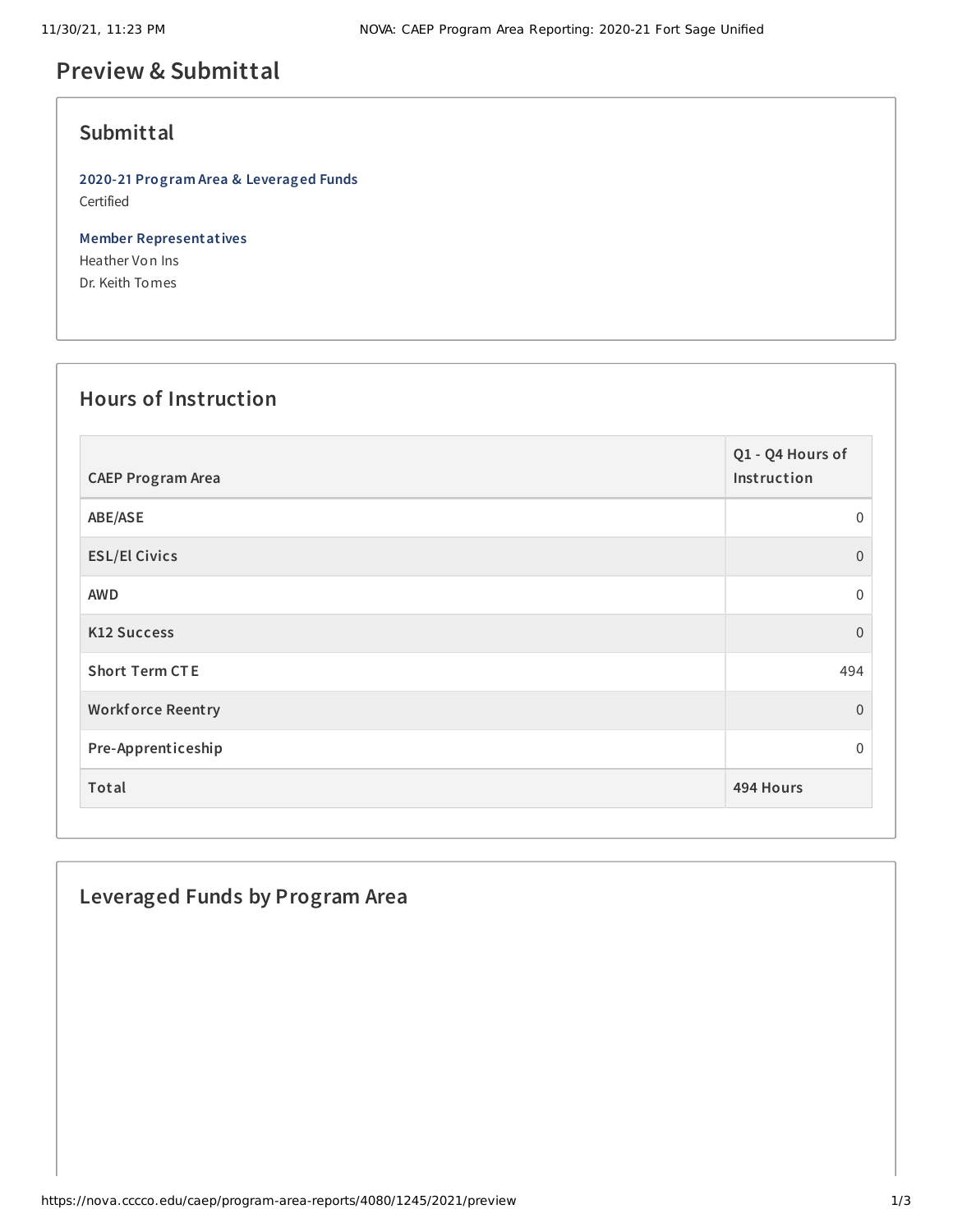| <b>Fund</b>                                  | ABE/ASE | ESL/El<br><b>Civics</b> | <b>AWD</b> | K12<br><b>Success</b> | <b>Short</b><br>Term<br><b>CTE</b> | Workforce<br>Reentry | Pre-<br>Apprenticeship | Totals   |
|----------------------------------------------|---------|-------------------------|------------|-----------------------|------------------------------------|----------------------|------------------------|----------|
| California Adult<br><b>Education Program</b> | \$0     | \$0                     | \$0\$      | \$0                   | \$39,212                           | \$0                  | \$0                    | \$39,212 |
| <b>CalWORKs</b>                              | \$0     | \$0                     | \$0        | \$0                   | \$0                                | \$0                  | \$0                    | \$0      |
| NonCredit                                    | \$0     | \$0                     | \$0        | \$0                   | \$0                                | \$0                  | \$0                    | \$0      |
| <b>Perkins</b>                               | \$0     | \$0                     | \$0        | \$0                   | \$0                                | \$0                  | \$0                    | \$0      |
| <b>LCFF</b>                                  | \$0     | \$0                     | \$0        | \$0                   | \$0                                | \$0                  | \$0                    | \$0      |
| <b>Fees</b>                                  | \$0     | \$0                     | \$0        | \$0                   | \$0                                | \$0                  | \$0                    | \$0      |
| K12 Adult Ed Jail<br><b>Funds</b>            | \$0     | \$0                     | \$0        | \$0                   | \$0                                | \$0\$                | \$0                    | \$0      |
| <b>WIOA II</b>                               | \$0     | \$0                     | \$0        | \$0                   | \$0                                | \$0                  | \$0                    | \$0      |
| <b>Contracted Services</b>                   | \$0     | \$0                     | \$0        | \$0                   | \$0                                | \$0                  | \$0                    | \$0      |
| Totals                                       | \$0     | \$0                     | \$0        | \$0                   | \$39,212                           | \$0                  | \$0                    | \$39,212 |

## **Certification**

**25 Lassen-Modoc Adult Education Consortium - Primary Contact**

**Carol Growdon** [cgrowdon@lassencollege.edu](mailto:cgrowdon@lassencollege.edu)

**Mitch Rosin** [mitch.rosin2@gmail.com](mailto:mitch.rosin2@gmail.com)

Appro ved by Mitch Ro sin

**11/30/2021 03:22 PM PST**